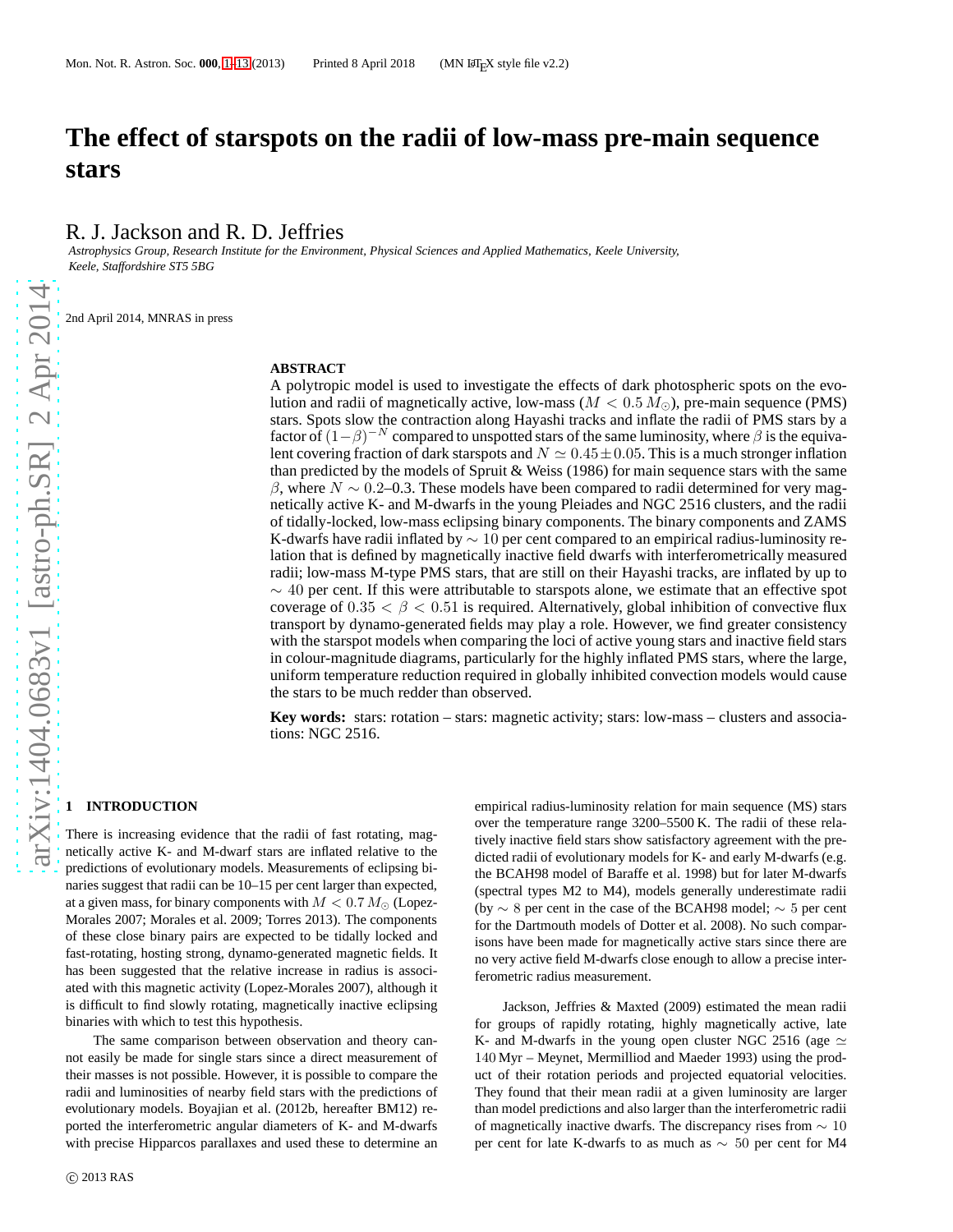dwarfs that are nearly or fully convective. This result supports the suggestion that the radius inflation (at a given luminosity) is due to rotationally induced magnetic activity. Further measurements are required to correlate radius inflation with rotation, magnetic field strength and other magnetic activity indicators, but there is sufficient evidence of a causal link to have stimulated theoretical studies. Two mechanisms related to dynamo-generated magnetic fields have been suggested that could inflate the radii of K- and M-dwarfs: inhibition or stabilisation of convection (e.g. Mullan & MacDonald 2001; Chabrier et al. 2007; Feiden & Chaboyer 2012, 2013a,b; MacDonald & Mullan 2013); or the effect of cool, magnetic starspots (Spruit 1982; Spruit & Weiss 1986; Chabrier et al. 2007).

Mullan and MacDonald (2001) modelled the effect of interior magnetic fields by modifying the Schwarzschild criterion and suppressing convection. Chabrier et al. (2007) inhibited the convective efficiency by artificially reducing the convective mixing-length parameter. Feiden & Chaboyer (2012, 2013b) described a modification to the Dartmouth evolutionary code that takes account of the effect of magnetic field on the equation of state and on mixinglength theory. In their papers they give examples that produce the modest (10 per cent) observed radius inflation of the components of several eclipsing binaries of mass  $0.4 < M/M_{\odot} < 1.0$ , although the predicted surface magnetic fields are a few times higher than observational estimates. This explanation of radius inflation becomes less plausible for lower mass stars where convective heat transfer is more and more efficient. Either much larger changes in effective mixing length are required to produce even a 10 per cent radius inflation in nearly or fully convective stars (e.g. the binary CM Dra), or interior magnetic field strengths would need to approach 50 MG to sufficiently stabilise the star against convection, which are considered too high to be physically plausible (Feiden & Chaboyer 2013a).

An alternative mechanism is the effect of starspots in reducing heat flux out of the photosphere. Spruit & Weiss (1986, hereafter SW86), modelled the effect of starspots on zero age main sequence (ZAMS) stars in the mass range  $0.2-1.9 M_{\odot}$ . They argued that the radius, luminosity and temperature of the unspotted surface would adapt on the Kelvin-Helmholtz timescale of the convective envelope to achieve thermal equilibrium. For low-mass stars with deep convective envelopes they used a polytropic model to show that the effect of starspots is to reduce the luminosity of the star at near-constant radius and temperature of the unspotted photosphere, hence lowering the *effective* temperature. For higher mass stars, where the mass of the convective envelope is a small fraction of the stellar mass, SW86 used a numerical model to show that the effect of starspots would be to increase the temperature of the unspotted photosphere while the radius and luminosity are nearly unchanged.

Which of these mechanisms is dominant is undecided and likely to depend on the fraction of the photosphere covered by dark starspots. The presence of starspots on magnetically active stars is a well documented phenomenon. Evidence for dark starspots and their associated magnetic fields came initially from observations of rotational modulation of broadband fluxes (e.g. Hall 1972, Eaton & Hall 1979) but there is now a large literature that detects and investigates starspots using direct and indirect observational techniques such as Doppler imaging (Collier-Cameron & Unruh 1994; Strassmeier 2002), spectroscopy of Zeeman-broadened lines (e.g. Marcy 1982, Johns-Krull & Valenti 1996), and tomography using circularly polarized light (Zeeman Doppler Imaging - Semel 1989, Donati et al. 1997). However, the relevant question here is whether spots cover enough area of the surface to significantly reduce the stellar luminosity? Spot coverage and spot temperatures have been determined for very active G- and K-stars from their optical TiO absorption bands, indicating filling factors of 20–50 per cent, with temperature ratios between spotted and unspotted photosphere of 0.65–0.76 (O'Neal, Neff & Saar 1998; O'Neal et al. 2004; O'Neal 2006). If starspots are present at similar filling factors on active Kand M-dwarfs then this could significantly reduce their luminosity at a given radius.

MacDonald and Mullan (2013) compared measurements of (projected) radii measured on young active M-dwarfs in NGC 2516 (Jackson et al. 2009) with their numerical models that include a prescription for magnetic suppression of convection and cool starspots. They found that, for models in which only the effects of spots are included, the mean radii of the coolest stars in the sample would require a spot coverage of more than 79 per cent of the photosphere. As they considered this implausible they rejected spots as the main cause of radius inflation. Their estimate of the increase in radii was made by comparison to a model for the radii of inactive stars and, as we show in this paper, a significantly lower estimate of filling factor is obtained if the radii of active stars are instead compared to an empirical radius-luminosity relation for inactive main sequence stars (e.g. from BM12).

SW86 estimated the effect of starspots only for ZAMS stars, where the luminosity depends on the temperature of their nuclear burning cores. The cool M-dwarfs in NGC 2516, which show the largest apparent increase in radius relative to inactive stars, are still in their pre-main sequence (PMS) phase. They are likely to be fully convective with luminosity produced chiefly by the release of gravitational energy, and might respond differently to starspots. In this paper we: (a) extend the work of SW86 to include the effect of starspots on low-mass PMS stars; (b) use the recently reported radius-luminosity relation of BM12 for inactive MS stars as a baseline against which to assess the increase in radius of active Kand M- dwarfs; and (c) compare these models with the published radii of eclipsing binaries, and with the radii of highly active Kand M-dwarfs, including a new analysis of the projected radii of stars in the young Pleiades cluster. We find that PMS stars are more inflated for a given level of spot coverage than ZAMS stars of a similar luminosity and that the spot coverage required to produce the measured radii is large but perhaps not excessive. Finally it is shown that, in contrast to models that suppress convective flux and uniformly lower the photospheric temperature, the spot model is able to simultaneously match the loci of very active stars in colourmagnitude diagrams.

# **2 THE RADIUS INFLATION PRODUCED BY STARSPOTS ON LOW-MASS PMS STARS**

### **2.1 A polytropic model of PMS stars**

The effect of starspots on the radius, luminosity, and temperature of PMS stars is determined using a polytropic model of the star in the Hayashi zone (Prialnik 2000). Taking the simplest of the formulations given by SW86, where the effect of starspots is solely to inhibit radiation from the photosphere, reducing the luminosity of the star to

$$
L = 4\pi\sigma \left(1 - \beta\right) R^2 T^4 \,,\tag{1}
$$

where  $R$  is the radius,  $T$  the temperature of the unspotted photosphere, and  $\sigma$  is Stefan's constant.  $\beta$  is the equivalent filling factor of completely dark starspots that would produce the same luminos-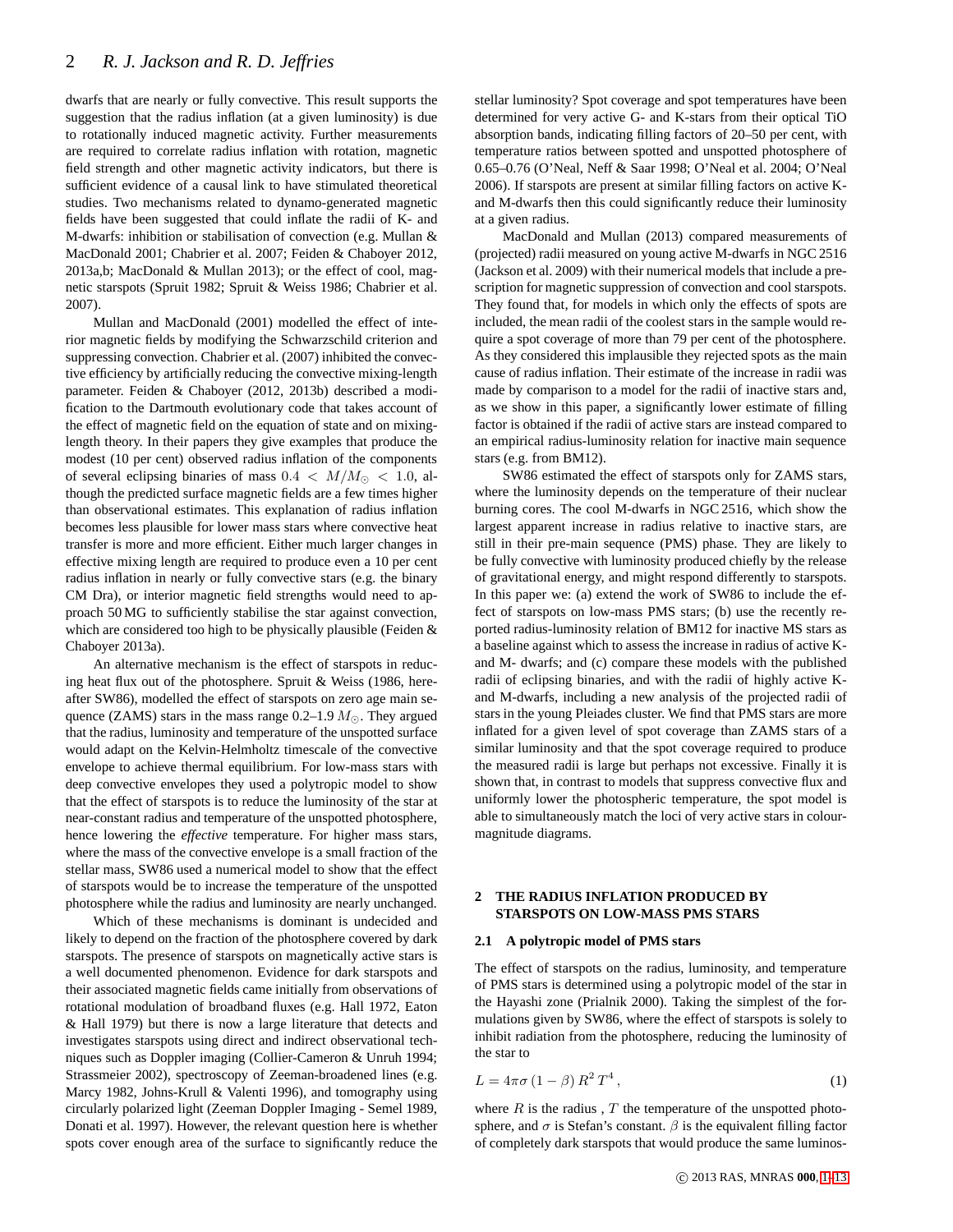

Figure 1. Evolutionary tracks for, 0.2, 0.3, 0.4 and 0.5 solar mass stars over the age range 5 to 150Myr. The solid lines in the left hand plot show evolutionary tracks from the BCAH98 model of stellar evolution ([M/H]=0, Y=0.275,  $L_{mix} = H_P$ ). The filled circles show the evolutionary tracks predicted using a polytropic model of an unspotted star on the Hayashi track with constants adjusted to match approximately the BCAH98 tracks. The crosses show the effect of 30 percent coverage of dark starspots for the same polytropic model. The right hand plot shows the variation of radius with time. The lines show the BCAH98 model and the filled circles show results of the polyropic model of an unspotted star.

ity reduction as the actual coverage of starspots at the real (nonzero) starspot temperature.

Prialnik (2000, Eqns. 8.11 and 8.13) gives the following relation between the luminosity of an unspotted star,  $L<sub>u</sub>$ , on the Hayashi track, as a function of  $T$  and mass,  $M$ .

$$
\log L_u = A \log T + B \log M + \text{constant},\tag{2}
$$

where

$$
A = \frac{(7-n)(a+1) - 4 - a + b}{(3-n)(a+1)/2 - 1}
$$
 and  

$$
B = -\frac{(n-1)(a+1) + 1}{(3-n)(a+1)/2 - 1}.
$$

Here,  $n$  is the polytropic index and the exponents  $a$  and  $b$  describe the rate of change of the Rosseland mean opacity as a function of surface density,  $\rho$ , and T, as  $\kappa = \kappa_0 \rho^a T^b$ . Rearranging this expression and reducing the luminosity to represent the effects of starspots (i.e.  $L = (1 - \beta) L_u$ ) gives the following expression for the luminosity of a spotted polytropic star;

$$
\frac{L}{L_{\odot}} = C^{-A} (1 - \beta) \left( \frac{M}{M_{\odot}} \right)^{B} \left( \frac{T}{T_{\odot}} \right)^{A}, \tag{3}
$$

where C is a constant that depends on  $n, a, b$  and  $\kappa_0$ .

The luminosity of a star on the Hayashi track results from the release of gravitational energy as its radius contracts. The gravitational potential energy of a polytropic star is given by  $\Omega =$  $-\frac{3}{5-n}GM^2/R$  (Hayashi, Hoshi and Sugimoto 1962). Applying the virial theorem gives the luminosity,  $L = -\frac{1}{2} \frac{\partial \Omega}{\partial t}$ , as a function of time, t;

$$
\frac{L}{L_{\odot}} = -\frac{3}{(10-2n)} \left(\frac{GM_{\odot}^2}{L_{\odot}R_{\odot}}\right) \left(\frac{M}{M_{\odot}}\right)^2 \left(\frac{R}{R_{\odot}}\right)^{-2} \frac{\partial (R/R_{\odot})}{\partial t}.
$$

(4)

,

Eliminating,  $L$  and  $T$  from Eqns. 2 and 3 gives the rate of change of radius with time as;

$$
\frac{d(R/R_{\odot})}{dt} = -Z(1-\beta)\left(\frac{4-A}{4-3A}\right)\left(\frac{R}{R_{\odot}}\right)^{\frac{8-4A}{4-A}}\left(\frac{M}{M_{\odot}}\right)^{\frac{2A+4B-8}{4-A}}
$$
(5)

where the constant

$$
Z = \frac{(10 - 2n)(4 - 3A)}{3(4 - A)} \left(\frac{L_{\odot}R_{\odot}}{GM_{\odot}^2}\right) C^{\frac{-4A}{4 - A}}.
$$

Integrating this expression and using the boundary condition of infinite radius at zero time gives the radius of an unspotted polytropic star as a function of time;

$$
\frac{R}{R_{\odot}} = (Zt)^{\frac{A-4}{4-3A}} \left(\frac{M}{M_{\odot}}\right)^{\frac{8-2A-4B}{4-3A}}.
$$
\n(6)

If spots with an effective filling factor  $\beta$  develop at a time  $t_s$  then the radius at time  $t > t_s$  is given by

$$
\frac{R}{R_{\odot}} = \left[ Zt(1-\beta) + Zt_s \beta \right]^{\frac{A-4}{4-3A}} \left( \frac{M}{M_{\odot}} \right)^{\frac{8-2A-4B}{4-3A}}, \tag{7}
$$

and the resultant luminosity is given by

$$
\frac{L}{L_{\odot}} = (1 - \beta)C^{\frac{-4A}{4 - A}} [Zt(1 - \beta) + Zt_s \beta]^{\frac{2A}{4 - 3A}} \left(\frac{M}{M_{\odot}}\right)^{\frac{4B - 4A}{4 - 3A}}.
$$
\n(8)

Figure 1 compares the evolutionary tracks and radius as a function of time predicted by the BCAH98 model (for  $[M/H]=0$ ,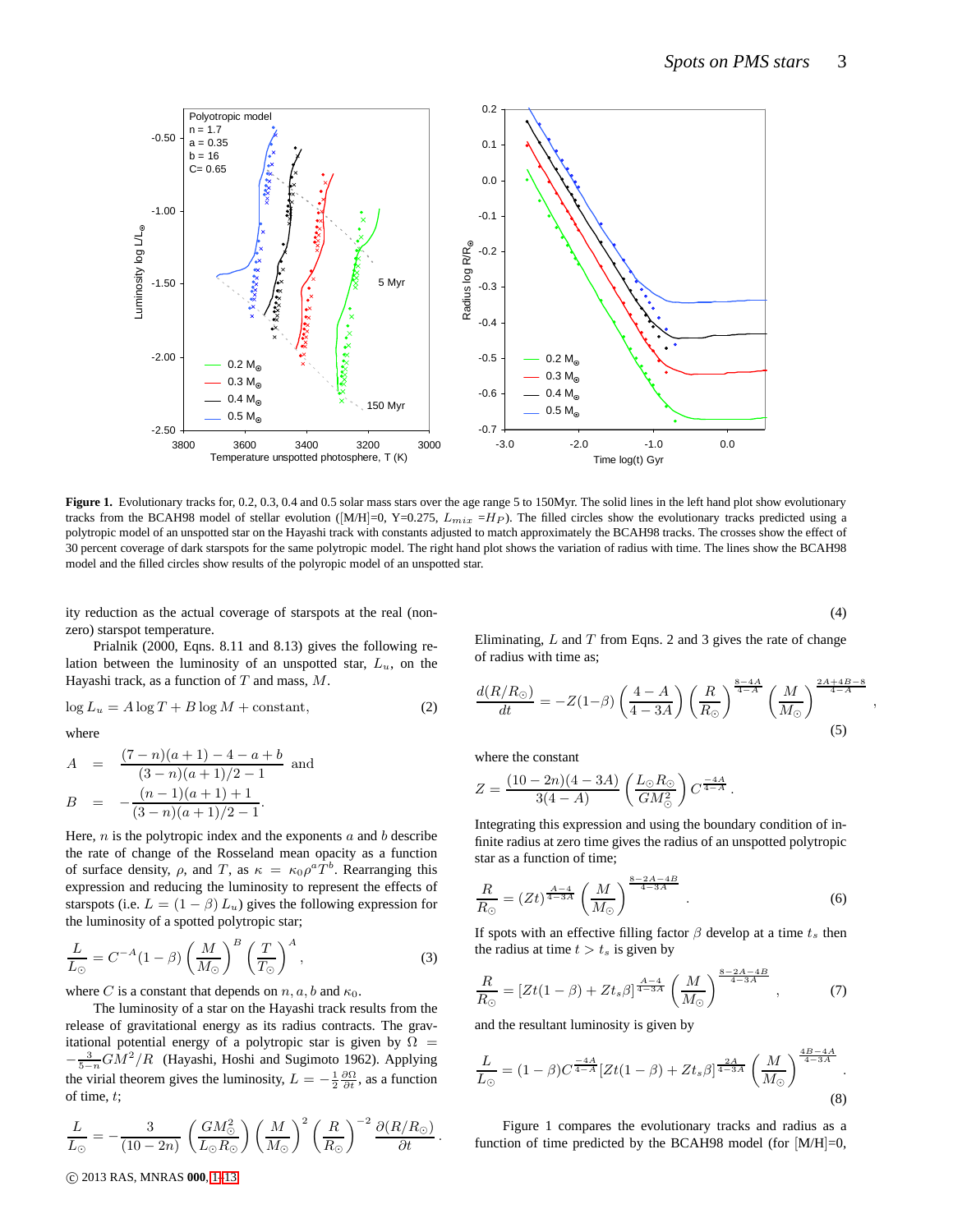Y=0.275 and  $L_{\text{mix}} = H_P$ ) with the results of the polytropic model for parameter values  $A = -132$ ,  $B = 14$  and  $n = 1.73$  (corresponding to  $a = 0.35$  and  $b = 16$  in Eqn. 2). The constants of the polytropic model are set to match the average properties of the BCAH98 model for masses of 0.2, 0.3 and 0.4  $M_{\odot}$  over the age range 20 to 100 Myr. Exponents  $A$  and  $B$  are scaled to match the slope of radius versus time (Eqn. 7) and the rate of change of T with  $M$  (Eqn. 3). Constant  $C$  is set to match the average temperature as a function of  $L$  in the Hertzsprung-Russell (HR) diagram and  $n$ , is chosen to match the average radii as a function of time to the BCAH98 values (Eqn. 7). Constants  $a$  and  $b$  which scale the mean Rosseland opacity are then found from Eqn. 2.

There is good agreement (see Fig. 1) between this polytropic model and the BCAH98 model for  $M \leq 0.4 M_{\odot}$ , indicating that these lower mass stars are effectively PMS stars following Hayashi tracks at ages up to ∼ 150 Myr. The point where stars diverge from the BCAH98 evolutionary tracks coincides with where they leave the Hayashi track and so the model also works at higher masses, but for a more limited age range; a  $0.5 M_{\odot}$  star leaves the Hayashi track at an age of  $\sim$ 70 Myr. The parameters a and b defining the Rosseland opacity change significantly with temperature (Alexander and Ferguson 1994), but it is shown in section 2.2 that the predictions made using the polytropic model are insensitive to the adoption of constant values for these parameters provided stars follow nearvertical tracks in the HR diagram (i.e  $|A| \gg 1$ ), which they do as long as they remain on Hayashi tracks.

## **2.2 The effects of starspots on the radius and luminosity of pre-main sequence stars**

The polytropic model can be used to predict the effects of starspots on the radius, luminosity and temperature of PMS stars. Figure 2 shows the effects of an intentionally unrealistic case where dark starspots *suddenly* develop at a time  $t_s = 10$  Myr to cover 30 per cent ( $\beta$ =0.3) of the surface of a 0.3  $M_{\odot}$  star. The immediate effect is to reduce  $L$  by 30 per cent with no change in R or T. The effect of spots is then to slow the subsequent rate of descent along the Hayashi track by a factor  $(1 - \beta)$ . As the star contracts, R follows Eqn. 7, and L follows Eqn. 8 such that after  $\sim 1$  dex in log t, R approaches the limiting radius of a star with  $\beta$ =0.3 and  $t \gg t_s$ (Eqn. 6), and the luminosity converges towards its limiting value for  $t \gg t_s$ . The short term effect of an immediate reduction in luminosity is the same as that described by SW86 for spots on lowmass  $\overline{MS}$  stars with deep convective envelopes; a reduction in  $L$ with no change in  $R$  and  $T$ . However, the longer term behaviour is different; spotted PMS stars show an increase in  $R$  relative to an unspotted star and a reduction in  $L$  of equal proportion (see below) with only a minimal change in  $T$ .

The polytropic model provides simple relationships for the increase in  $R$  and reduction in  $L$  of spotted stars on the Hayashi tracks when the age of the star is much greater than the age when starspots developed. The limiting values of R and L for  $t \gg t_s$  in Eqns. 7 and 8 can be used to compare the luminosity and radius of a spotted star (suffix s), with filling factor  $\beta$ , to those of an unspotted star (suffix u) of the same mass and age;

$$
(L_s/L_u)_{M,t} = (1 - \beta)^D
$$
 and  $(R_s/R_u)_{M,t} = (1 - \beta)^{-D}$ , (9)  
where  $D = (A - 4)/(3A - 4)$ .

For large A the exponent  $D$  tends to  $1/3$ . Hence the effect of starspots is to reduce the luminosity of the star while increasing its radius as the ∼ 1/3 power of the area of unspotted photosphere. Since the mass of single stars cannot be measured directly it is more



**Figure 2.** The predicted effects of the sudden inception of 30 per cent coverage by dark starspots on the luminosity, radius and temperature of a PMS star. The lower set of curves show the luminosity as a function of time. The dotted curve shows the track of an unspotted star, the solid line shows the effect of spots developing at an age  $t_s = 10$  Myr. The dashed line shows the limiting effect of spot coverage developing much earlier in time ( $t \gg t_s$ ). The central set of curves shows the equivalent changes in the temperature of the unspotted photosphere (which are offset by  $-0.5$  for clarity). The upper curve shows the corresponding changes in radius.

useful to estimate the effect of starspots on R and T at a fixed  $L$  and t. In this case the ratios of  $R$  and  $T$  for spotted and unspotted stars are;

$$
(R_s/R_u)_{L,t} = (1-\beta)^{-N}
$$
 and  $(T_s/T_u)_{L,t} = (1-\beta)^{-(1/4-N/2)}$ ,  
(10)

where  $N = (A - 4)/(2A - 2B)$ . Note that the temperatures here refer to the *unspotted* part of the photosphere and, for the spotted star, this is *not* the effective temperature.

The exponents in these expressions are constant for a given polytropic model, depending primarily on  $A$ , the slope of the evolutionary tracks in the HR diagram. Thus, if the starspots were formed at a sufficiently earlier time ( $t \gg t_s$ ), then the relative change in radius is independent of luminosity whilst the star remains on the Hayashi track.

Figure 3 shows the increase in R and T as a function of  $\beta$  for  $N = 0.47$ , calculated using the values of A and B that provided the best fit to the BCAH98 model in Section 2.1, which themselves depend on  $a$  and  $b$  and which are probably dependent on  $T$ . To assess the sensitivity of  $N$  to changes in the parameters defining the polytropic model, values of  $a$  and  $b$  were instead determined from the tables of low temperature opacities (at  $X=0.70$  and  $Z=0.02$ ) of Alexander and Ferguson (1994) for 3160  $\leq T \leq 4000$  K and  $0.001 \leq \rho \leq 0.004 \,\mathrm{kg\,m^{-3}}$ , representative of the photospheric properties of stars of mass  $0.2 < M/M_{\odot} < 0.5$  and ages 10– 150 Myr (Siess, Dufour & Forestini 2000). This yields a range of values  $0.23 < a < 0.53$  and  $2.4 < b < 7.2$ , resulting in an exponent  $N$  increasing from 0.38 for the youngest, lowest mass stars to 0.45 for the older stars (for a polytropic index  $1.5 < n < 2.0$ ). Fig. 3 shows the relative increase in R and T as a function of  $\beta$  eval-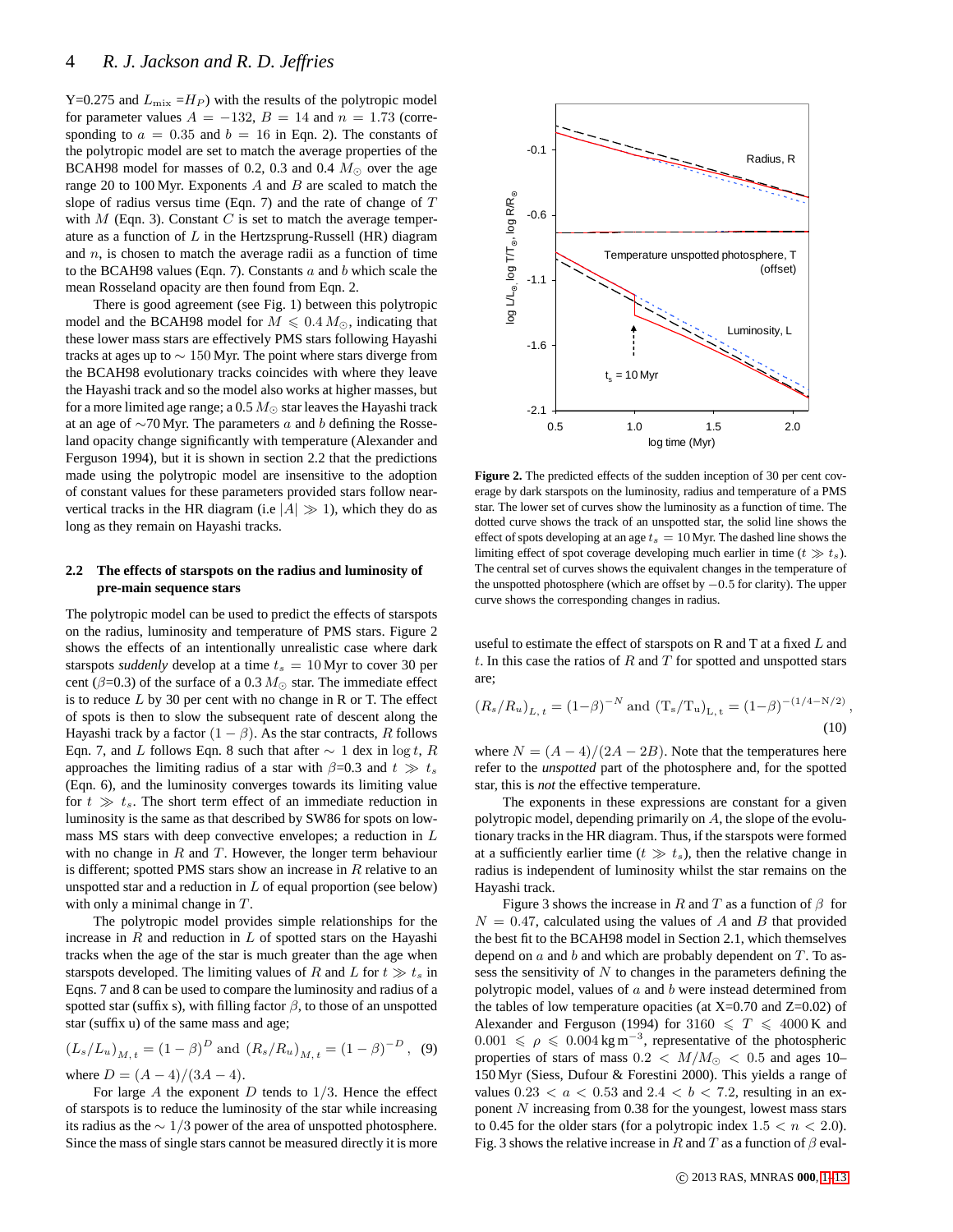

Figure 3. Variation in radius, R and temperature of the unspotted photosphere, T for PMS stars as a function of spot filling factor, compared to an unspotted star of equivalent age and luminosity. Results are shown for different values of polytropic index,  $n$  and parameters  $a$  and  $b$  defining the Rosseland mean opacity ( $\kappa = \kappa_0 \rho^a T^b$ ). The first set shows parameters  $a, b$  and  $n$  that give the best fit to the BCAH98 evolutionary model (see Fig. 1). The remaining curves show the upper and lower bounds calculated for a practical range of parameter values (see section 2.2).

uated using these upper and lower bounds for  $N$ . These are quite similar to the best fit, indicating that for a practical range of input parameters  $(n, a$  and  $b)$ , the prediction of the polytropic model is that starspots will principally increase the radius of a PMS star (at a given luminosity and age) with a much lower relative increase in temperature, (the index  $(1/4 - N/2) < 0.06$ ). In the limit, as  $\partial L/\partial T$  tends to infinity, N tends to 0.5 (see Eqn. 10), in which case R increases with spot coverage as  $R_s/R_u = (1 - \beta)^{-1/2}$  and  $T$  is unchanged.

## **2.3 The effects of starspots on the radius and luminosity of main sequence stars**

Figure 4 shows the variation of the exponent  $N$  with luminosity for MS stars using the results of SW86. Figure 8 of SW86 shows the rate of change of L, R and T with  $\beta$  for stars of mass  $0.2 < M/M_{\odot} < 1.9$ . For the lowest mass stars the effect of spots is to reduce  $L$  with only small increases in  $R$  and  $T$ . As the stellar mass increases, the reduction in  $L$  falls to zero and instead  $R$  and T increase with  $\beta$ . Above  $\sim 0.8M_{\odot}$  the depth of the convective envelope becomes comparable with the predicted depth of inhibited convection below the starspot producing a more complex pattern of changes in L, R and T. SW86 showed that for a  $1M_{\odot}$  star, the changes in  $R$  and  $T$  scaled almost linearly with filling factor for  $\beta \leq 0.12$ . In our paper the radii of spotted MS stars at fixed luminosity are scaled as  $(1 - \beta)^{-N}$  and are extrapolated to higher filling factors than were quoted by SW86. Figure 4 indicates that MS stars show markedly different changes in R and T with  $\beta$  compared to PMS stars on the Hayashi track. The exponent  $N$  determining the increase in radius in PMS stars is significantly larger and is independent of luminosity. A principle result of this paper is that a given



Figure 4. Variation of the exponent N, which determines the increase in radius, R as a function of filling factor of dark starspots,  $\beta$  for stars of fixed age and luminosity  $(R_s/R_u \propto (1-\beta)^N)$ . The curve for MS stars is derived from the results of SW86. The horizontal line for PMS stars shows the result for a polytropic model of stars on the Hayashi track (see Section 2.2). Filled circles on the MS curve indicate model-dependent masses of an unspotted star (from BCAH98). The corresponding temperature exponent,  $1/2 - N/4$  gives the increase in temperature of the unspotted part of the photosphere  $(T_s/T_u \propto (1-\beta)^{1/2-N/4}$ , shown as dashed lines).

spot coverage increases the radius (at fixed luminosity) by far more for PMS stars than for MS stars.

## **3 EMPIRICAL RADIUS-LUMINOSITY RELATIONS FOR K- AND EARLY M-DWARFS**

In this section we compare the measured radii of stars from three sources:

• Interferometric radii measured for relatively inactive field stars. These provide a model-independent baseline for comparison with fast-rotating, active stars.

• The average projected radii of fast rotating (projected equatorial velocities,  $v \sin i > 8$  km/s), and therefore magnetically active, low-mass stars in two young clusters, NGC 2516 and the Pleiades aged 100–150 Myr (Meynet et al. 1993).

• The radii of short period, magnetically active, eclipsing binary components with known parallaxes and hence calculable luminosities.

Radii are compared as a function of luminosity since there is no model-independent method of measuring the mass of individual stars.

#### **3.1 The radius-luminosity relation of inactive field stars**

BM12 used the interferometric radii of 33 MS K- and M-dwarfs to derive an empirical relation for luminosity as a cubic polynomial of radius over the range  $-2.8 < log(L/L_{\odot}) < -0.3$ . Figure 5 shows the resultant radius-luminosity relation together with the measured radii of the field stars. Also shown as open circles are the radii of higher mass stars from Boyajian et al.(2012a) not included in the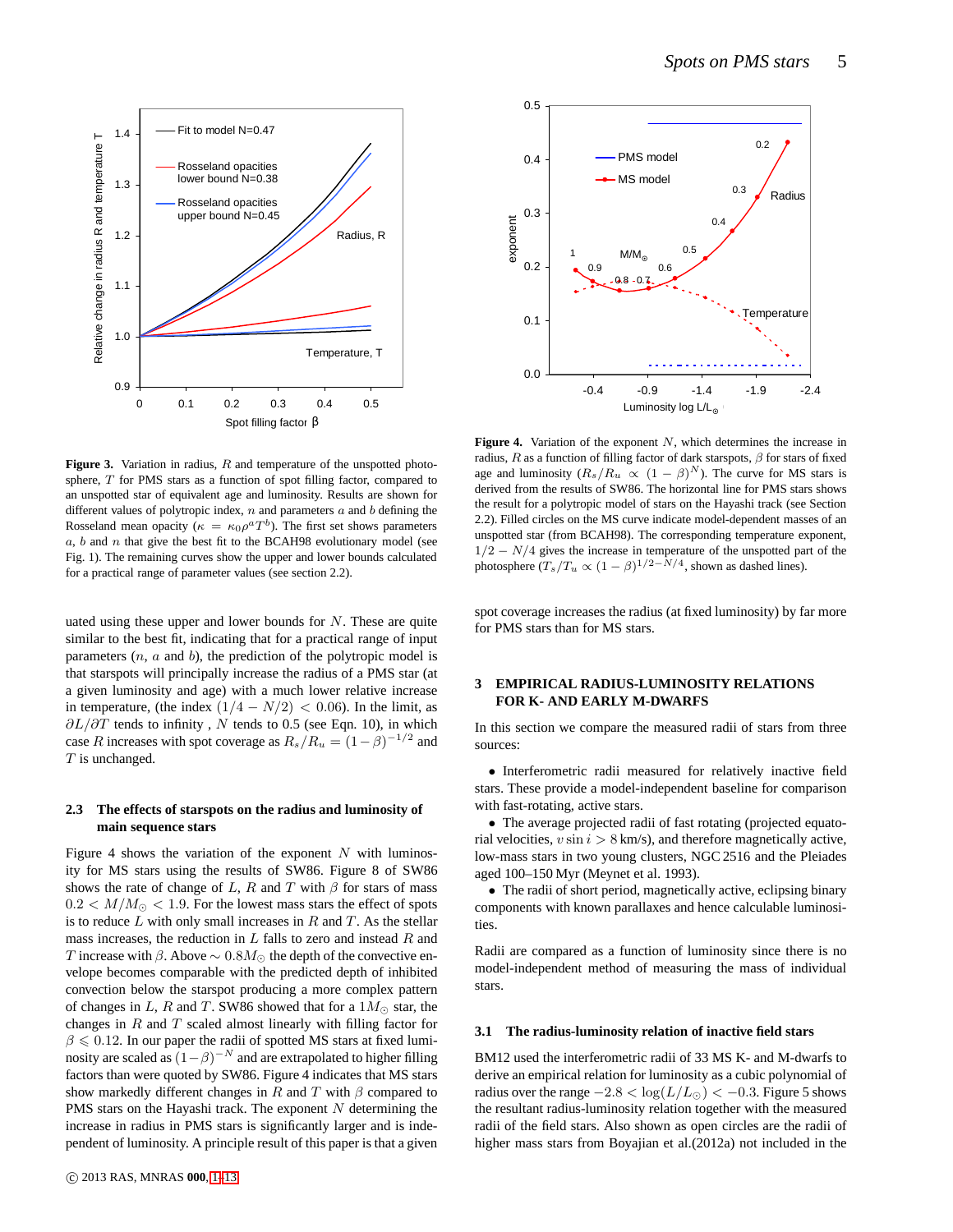

**Figure 5.** The radius of unspotted K- and M- dwarfs as a function of luminosity. Filled circles show measured radii from Boyajian et al. 2012b used to define the empirical radius-luminosity relation (thick red line). Open circles show measured data for G stars from Boyajian et al. 2012a. The upper curve (thin black line) shows the empirical radius-luminosity relation "corrected" to 120 Myr and [M/H]=0 as described in section 3.1. The lower curves show a 1 Gyr model isochrone from BCAH98 ([M/H]=0, Y=0.282,  $L_{mix}$ =1.9  $H_P$ ) and the 160 Myr isochrone used by MacDonald & Mullan (2013) as their "inactive" baseline (see section 3.1).

fit. The mean metallicity of the sample stars is [M/H]=  $-0.15 \pm$ 0.21 and all show relatively low levels of X-ray activity; all but one have  $\log(L_x/L_{\text{bol}}) < -4.5$  with the highest being -3.5 (BM12), substantially below the "saturated" level of  $log(L_x/L_{bol}) = -3$ seen in the most magnetically active stars (Pizzolato et al. 2003). In this paper the empirical relation of BM12 is assumed to represent magnetically inactive MS stars with  $[M/H] = -0.15$ .

In order to compare results with radii measured in the Pleiades and NGC 2516 (see Section 3.2), small corrections are added to the empirical relation of BM12 to account for differences in the metallicity and age of these clusters from the field star sample. Soderblom et al. (2009) gives a metallicity of [Fe/H] =  $0.03^{+0.02}_{-.05}$  for the Pleiades and Terndrup et al. (2002) gives [Fe/H] = -0.05±0.14 for NGC 2516; i.e. both clusters have near-solar metallicity. The radius-luminosity relation of BM12 shows no obvious dependence on metallicity defined by a sample which has metallicities in the range −0.8 <[Fe/H]< 0.4 . Any dependence is small compared to the uncertainties in luminosity and/or radius over this metallicity range. Nevertheless, the residuals to their polynomial fit do show a weak correlation with metallicity (a Pearson's r coefficient of 0.3). Fitting a regression line to these residuals gives a small correction term such that  $\Delta \log(L/L_{\odot})$  =  $-0.11$ ([Fe/H]–0.15) at fixed R. i.e.  $\Delta \log(L/L_{\odot}) = 0.02$  for a solar metallicity cluster. To take account of the age difference a second correction,  $\Delta \log(R/R_{\odot})$ , is found from the difference between the radius as a function of luminosity predicted at the cluster age and the radius predicted for ZAMS stars (age 1 Gyr) in the BCAH98 models. Results are shown in Fig. 5, where the uppermost



**Figure 6.** The effect of dark starspots on the radius-luminosity relation of low mass stars. The solid curves show (a) the empirical radius-luminosity relation we adopt for magnetically inactive, solar metallicity, MS field stars (the lower curve) and (b) this curve modified for the effects of 30 per cent coverage by dark starspots, as predicted using the MS model (upper curve). The dashed lines show (a) the empirical relation for magnetically inactive stars corrected to an age of 120 Myr (the lower curve, almost indistinguishable from the inactive field star locus) and (b) the predicted effects of 30 per cent coverage of dark starspots using the MS model for higher luminosity (mass) stars that have left the Hayashi track at 120 Myr (middle curve, almost indistinguishable from the spotted field star curve) and (c) the effects of 30 per cent spot coverage according to the PMS model, appropriate for lower luminosity (mass) stars on their Hayashi tracks (upper curve).

curve shows the empirical radius-luminosity relation "corrected" to solar metallicity and an age of 120 Myr. There is a small increase in radius at low luminosities (up to 7 per cent) but a negligible change from the uncorrected BM12 empirical relation if  $\log L/L_{\odot} > -1.5$ .

Comparing the empirical radius-luminosity curve in Fig. 5 with the 1 Gyr, [M/H]=0.0 isochrone of BCAH98 shows an increasing discrepancy at low luminosities (log  $L/L_{\odot} < -1.5$ ) where the empirical fit is ∼ 8 per cent above the BCAH98 model after accounting for the metallicity difference. This is a significant difference. The scatter of measured radii around the empirical relationship is about 6 per cent (see fig.12 of BM12) for low mass stars, leading to a systematic uncertainty of 2–3 per cent in its definition at low luminosities. The lowest curve in Fig. 5 shows the baseline radii used by MacDonald and Mullan (2013) to represent stars in NGC 2516 with no magnetically induced increase in radius. At low luminosities (−2.3 <  $L/L_{\odot}$  < −1.5) these radii are about 15 per cent less than the empirical relation of BM12 (corrected to [M/H]=0, 120 Myr). This difference cannot be accounted for by age uncertainties for the cluster. The adoption of such a different zeroactivity baseline will of course lead to corresponding differences in the inferred radius inflation and hence the levels of starspot coverage required to explain the observed radii of active stars.

The (corrected) empirical radius-luminosity curve in Fig. 5 can now be scaled using Eqn. 9 and the exponent values shown in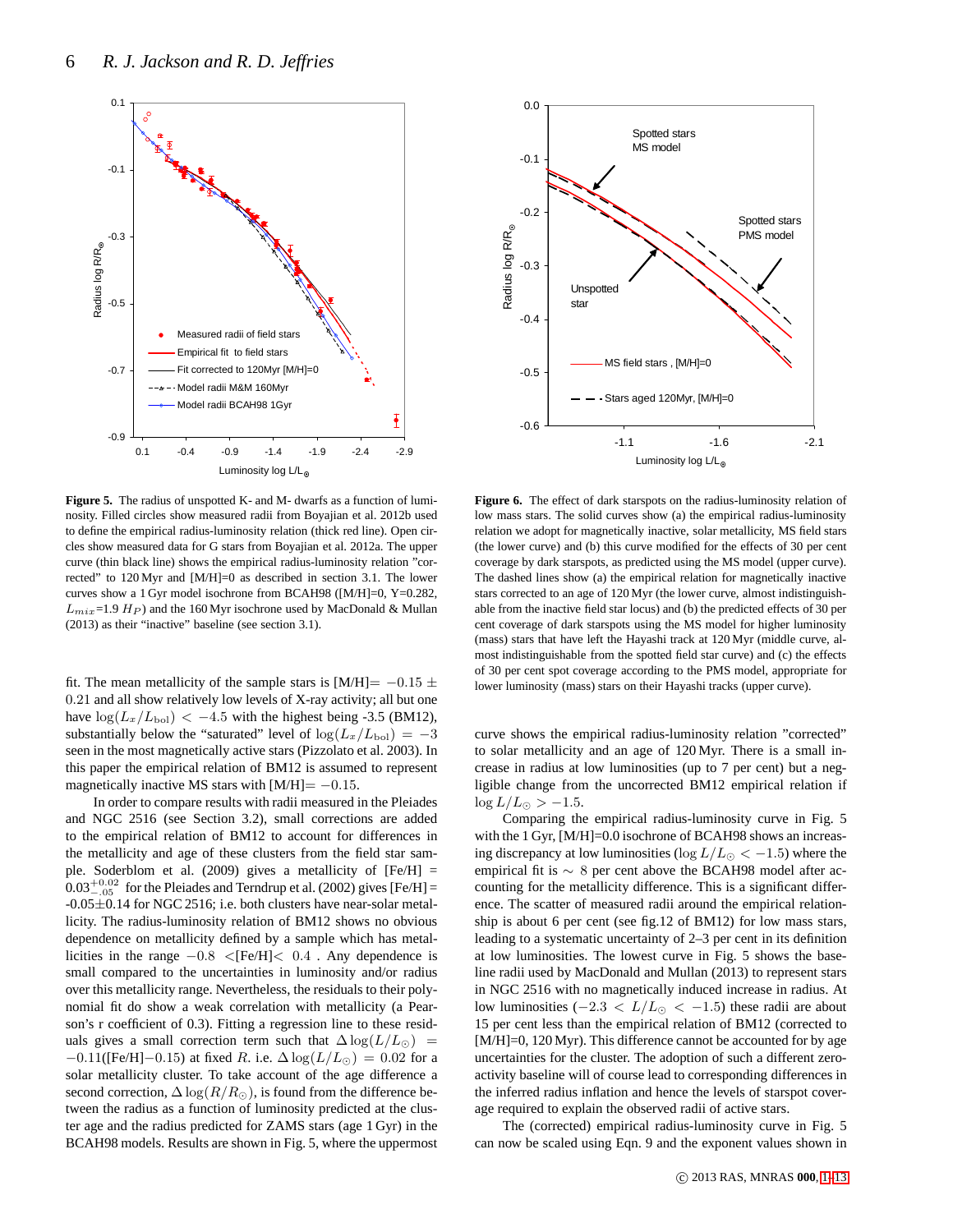

**Figure 7.** The mean radii of K- and M-dwarfs in NGC 2516 and the Pleiades. Points show the projected radii of individual targets normalised to the mean sin i  $(R \sin i / R \sin i)$ . Solid lines show the average radius measured in 5 equal bins for each cluster (see Table 2).

Fig. 4 to predict the effects of spot coverage on PMS and MS stars. Typical results are shown in Fig. 6 for low mass stars of luminosity  $-0.7$  > log  $L/L_{\odot}$  >  $-2.0$ . The solid lines shows the radiusluminosity relation for inactive ZAMS stars and the predicted radius inflation due to the effect of 30 per cent coverage ( $\beta = 0.3$ ) of dark starspots *on a MS star*. Also shown as dashed lines are results for stars aged 120 Myr. At this age the higher luminosity (and mass) stars, with  $\log L/L_{\odot} \ge -1.3$ , are expected to be approaching the MS and lower luminosity stars to be PMS. For unspotted stars and for spotted stars on the MS the change in age produces only a small  $(<0.01$  dex) increase in  $log R$  relative to the ZAMS. However, the effect of the same starspot coverage on the low-mass PMS stars is predicted to be much larger (by a factor of two) than the ZAMS stars. Hence the radius inflation as a function of luminosity and age will depend on whether stars are best represented by MS or PMS models (see section 4).

## **3.2 The radii of highly active stars in NGC 2516 and the Pleiades**

The radii of low mass stars in NGC 2516 and the Pleiades are estimated from the rotational period and  $v \sin i$  following the method described in Jeffries (2007) and Jackson et al. (2009). The product of these quantities gives the projected radius using the formula  $R \sin i/R_{\odot} = 0.02 P v \sin i$ , where P is the period in days and  $v \sin i$  is in km s<sup>-1</sup>. Assuming stellar spin axes are randomly oriented (e.g. Jackson & Jeffries 2010a), then the mean value of  $R \sin i$  for a group of similar stars can be divided by the average value of  $\sin i$  to give an estimate of the mean radius. A complication is that if  $i$  were small then it would not have been possible to measure the periods of stars or resolve their  $v \sin i$ . To account for this, sin *i* is averaged over  $\tau < i \leq \pi/2$ , where the cut-off inclination  $\tau$  is estimated by modelling the distribution of  $R \sin i$ values about the mean  $R \sin i$  as a function of  $M_K$ . Further details



**Figure 8.** The bolometric correction of K- and M-dwarf stars with measured radii as a function of their absolute  $K$  magnitude. Filled circles show the fitted data points from Table 7 and 8 of BM12. The coefficients  $c_1$  and  $d_n$ give the polynomial fit to the measured data over the range  $3.3 < M_K <$ 8.0. The solid and dotted lines shows the polynomial evaluated at the mean metallicity of  $[M/H] = -0.15$  and  $[M/H] = 0$  respectively. The solid line marked with small triangles shows the bolometric correction corrected to an age of  $120 \text{ Myr}$  and  $[M/H]= 0$  as described in section 3.2.

are given in Jackson et al. (2009) and this correction turns out to be small (see below).

Data for the Pleiades were taken from Table 1 of Hartman et al. (2010), which reports rotational periods measured from results of the HATNet survey together with  $v \sin i$  values from the literature. P,  $v \sin i$  and  $K$  magnitudes are available for 242 stars. From these we choose a subset of 124 with well-resolved  $v \sin i > 8 \text{ km s}^{-1}$ . This limit is imposed to ensure reasonably precise  $R \sin i$  values and these stars are also expected to be highly magnetically active (see below). Absolute  $K$  magnitudes were calculated using a distance modulus of  $5.60 \pm 0.04$  estimated from main sequence fitting (Pinsonneault et al. 1998) and a reddening of E(B-V)=0.032 (An, Terndrup & Pinsonneault 2007). Using the relations of Reike & Lebofsky (1985) we estimate  $A_K \simeq 0.01$ . R sin i values were averaged in 5 equal bins of absolute  $K$  magnitude between  $2.85 < M_K < 5.60$ . The lower cut-off in sin i was estimated as  $\tau = 0.26 \pm 0.10$  radians which yields a mean value of  $\sin i = 0.81 \pm 0.02$  (compared to a value of  $\pi/4 = 0.79$  if there were no cut-off). Figure 7 shows the estimated radii for individual targets ( $R \sin i / \sin i$ ) together with the mean radii in each  $M_K$  bin. Uncertainties in the mean are calculated from the measured uncertainties in the mean and the uncertainty in  $\sin i$  added in quadrature.

Data for low mass stars in NGC 2516 were taken from Table 2 of Jackson and Jeffries (2010b). 141 targets were selected with tabulated values of P,  $v \sin i$  and K magnitude and with both  $v \sin i > 8 \text{ km s}^{-1}$  and greater than twice its estimated uncertainty. Absolute  $K$  magnitudes were calculated using a distance modulus of 7.93±0.14 from main sequence fitting and a reddening of  $E(B - V) = 0.12 ± 0.02$  (Terndrup et al. 2002), giving  $A_K = 0.045$ . R sin i values were averaged in 5 equal bins between 4.75  $\lt M_K$   $\lt$  7.5. Two targets showing an anomalously large  $R \sin i$  (1.5  $R_{\odot}$  and 4.0  $R_{\odot}$ ) were rejected. The lower cutoff of in inclination was estimated as  $\tau$ =0.40±0.08 radians, giving  $\sin i = 0.83 \pm 0.02$ . Estimated radii for individual targets are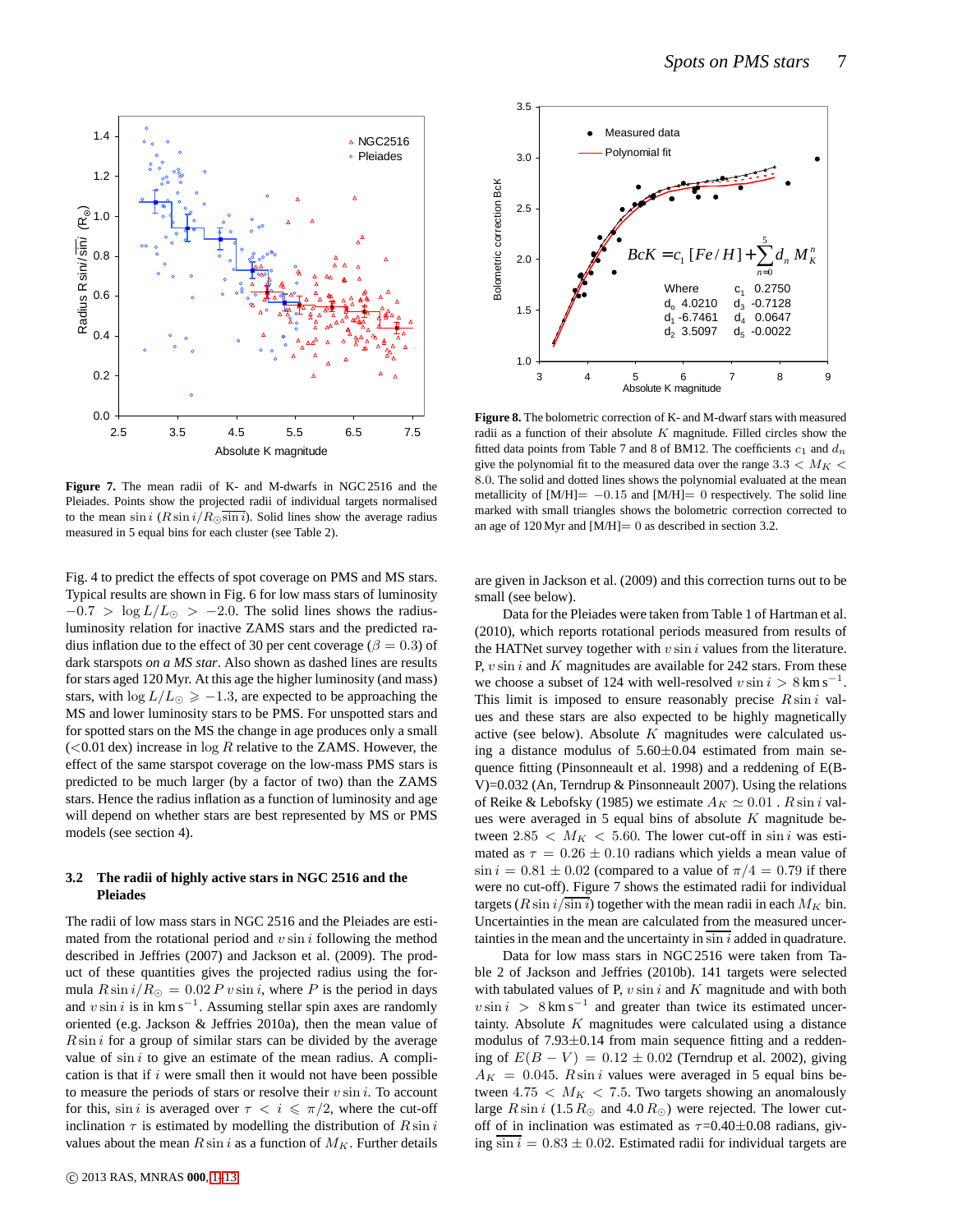**Table 1.** The mean radii of K- and M-dwarfs in NCG 2516 and the Pleiades. The average radii  $\left(\overline{R \sin i}/\overline{\sin i}\right)$  are calculated in 5 equal bins of K magnitude for each cluster. Also shown are the number of targets averaged in each bin, the luminosity calculated from the average absolute  $K$  magnitude (using the polynomial fit of  $BC_K$  shown in Fig. 8) and the median Rossy number,  $\log N_R$ .

| Cluster  | $M_K$ | $\log L/L_{\odot}$ | No. | $R/R_{\odot}$    | $log N_R$ |
|----------|-------|--------------------|-----|------------------|-----------|
| Pleiades | 3.17  | $0.26 + (-0.03)$   | 30  | $1.07 + (-0.06)$ | $-0.6$    |
| Pleiades | 3.7   | $-0.2+/-0.03$      | 29  | $0.94 + (-0.07)$ | $-0.6$    |
| Pleiades | 4.23  | $-0.62+/-0.03$     | 12  | $0.89+/0.05$     | $-1.8$    |
| Pleiades | 4.78  | $-0.98 + (-0.03)$  | 25  | $0.73 + (-0.04)$ | $-1.7$    |
| Pleiades | 5.27  | $-1.28 + (-0.03)$  | 19  | $0.57 + (-0.04)$ | $-1.9$    |
| NGC 2516 | 5.09  | $-1.12+/-0.06$     | 13  | $0.62+/0.03$     | $-1.7$    |
| NGC 2516 | 5.57  | $-1.40+/-0.06$     | 26  | $0.55+/0.04$     | $-1.9$    |
| NGC 2516 | 6.13  | $-1.64+/-0.06$     | 36  | $0.55+/0.03$     | $-1.9$    |
| NGC 2516 | 6.65  | $-1.88+/-0.06$     | 37  | $0.52+/0.03$     | $-2.2$    |
| NGC 2516 | 7.12  | $-2.12+/-0.06$     | 25  | $0.44 + (-0.03)$ | $-2.4$    |

shown in Fig. 7 together with mean values for each bin. Where the range of luminosities sampled for the two clusters overlaps  $(4.7 < M<sub>K</sub> < 5.7)$ , the mean radii agree within their uncertainties.

To assess the likely levels of magnetic activity in these samples, Rossby numbers were calculated from the ratio of period to an empirically estimated convective turnover time. This was calculated such that coronal and chromospheric activity indicators satisfy a single scaling law with Rossby number, independent of stellar mass (e.g. Noyes et al. 1984). We follow the formulation of Pizzolato et al. (2003), setting the turnover time to be  $10^{1.1} (L/L_{\odot})^{-1/2}$  days. The results show that all the target stars in NGC 2516, and all Pleiades stars with  $v \sin i > 8$  km/s and  $\log L/L_{\odot} < -0.3$ , have  $\log N_R < -1$  and are therefore expected to have saturated levels of magnetic activity (Pizzolato et al. 2003; Jackson et al. 2010b; Jeffries et al. 2011). Median values of Rossby number for each of the 5 luminosity bins in each sample are given in Table 1.

To compare the radii of cluster stars with the radii of MS field stars, luminosities are estimated from absolute  $K$  magnitudes. BM12 give luminosity as a function of various colours but not absolute magnitude. The luminosities, K magnitudes and distances reported in Tables 7 and 8 of BM12 are used here to fit a polynomial describing the bolometric correction,  $BC_K$  against  $M_K$  over the range  $3.7 < M_K < 8.0$  (see Fig. 8). The Johnson K magnitudes in BM12 are transformed to the CIT system using the conversion giving in Leggett (1992). Once again it is necessary to make a small correction  $(<0.07 \text{ mag.})$  to account for the younger age and higher metallicity of the clusters compared to the field stars. This correction is determined by comparing the values of  $BC_K$  predicted using BT-Settl model atmospheres (Allard et al. 2003) at the cluster age to those at 1 Gyr. The results are shown in Fig. 8 for an age of 120 Myr.

#### **3.3 Potential systematic errors in the projected radii**

Hartman et al. (2010) discussed two reasons why there might be systematic errors in the radii estimated from the mean value of  $P v \sin i$ . The first is differential rotation which may cause the rate of surface rotation to reduce towards the poles (Krause & Raedler 1980). Using a solar-type differential rotation law, the rate of differential rotation  $\Omega = \Omega_{\text{eq}} - \Delta \Omega \sin^2 \Phi$ , where  $\Omega_{\text{eq}}$  is the rate of rotation at the equator,  $\Delta\Omega$  is the maximum differen-

tial rotation and  $\Phi$  is the stellar latitude. Assuming starspots are uniformly distributed then the average measured rate of rotation will be  $\Omega_m = \Omega_{\text{eq}}(1 - \frac{1}{3}\Delta\Omega)$ , so the measured period will be a factor  $(1 - \frac{1}{3}\Delta\Omega/\Omega_{\text{eq}})^{-1}$  greater than the true equatorial period. In the present case the effect of differential rotation is minimised by restricting the sample to relatively fast rotating stars  $(v \sin i > 8 \text{ km/s})$  giving a median angular velocity of 6 radians  $d^{-1}$  for NGC 2516 and 3 radians  $d^{-1}$  for the Pleiades, compared to a typical differential rotation of  $\Delta\Omega \sim 0.07$  radians d<sup>-1</sup> estimated for active K- and M-dwarfs by Reinhold, Reiners & Basri (2013). Accounting for this level of differential rotation would increase the measured period by  $< 1$  per cent over the true equatorial value, but this would be offset by a small reduction in the measured  $v \sin i$  below its true equatorial value. The net change in inferred radius  $(< 0.3$  per cent) is negligible compared to the observed radius inflation and other sources of error.

A second source of error considered by Hartman et al. (2010) is over-estimation of  $v \sin i$  from the rotational broadening of spectral lines, due to an under-estimate of the "zero velocity" line widths of reference, slowly rotating stars. This possibility can be tested by restricting the NGC 2516 and Pleiades samples to higher  $v \sin i$  objects which are less sensitive to this zero-point error. Increasing the  $v \sin i$  threshold to 16 km s<sup>-1</sup> in NGC 2516 reduces the sample size by 20 per cent and reduces the inferred mean radii by just 1 per cent, which is within the measurement uncertainty. The Pleiades data, containing stars of higher mass, cannot be tested in the same way since there are too few fast-rotating targets with  $v \sin i > 16 \text{ km s}^{-1}$ .

#### **3.4 The radii of eclipsing binary stars with known distances**

A further source of measured radii as a function of luminosity are eclipsing binary stars of known distance. Table 2 lists the parameters of six binary stars with Hipparcos parallaxes and low-mass components with luminosities in the range  $-0.3 > log(L/L_{\odot})$  $-2.5$ . In these cases radii are determined precisely from the eclipse light curves. The temperature ratios are less precise, usually being inferred from spectral type estimates. The total luminosity is calculated from 2MASS K magnitudes transformed to the CIT system (Carpenter 2001) and using the  $BC_K$  in Fig. 8 (assuming a metallicity, [Fe/H] =  $-0.15$ ). The K magnitude of a binary is partitioned such that the luminosity of individual components  $(a \text{ and } b)$  is split according to their radii and temperatures (i.e. as  $R_a^2 T_a^4 / R_b^2 T_b^4$ ). The uncertainty in luminosity is calculated from the uncertainty in parallax and the uncertainty in  $BC_K$  summed in quadrature. There will be additional systematic errors if the actual metallicity of these stars differs significantly from the mean field star value used to calculate  $BC_K$ .

#### **4 COMPARING MEASURED AND PREDICTED RADII**

The measured radii in Tables 1 and 2 can be compared to the predicted radii of spotted stars as a function of luminosity using the MS and PMS models shown in Fig. 4. To do this it is necessary to decide which model is appropriate for which data i.e. at what luminosity do stars in the Pleiades and NGC 2516 show a radius inflation characteristic of PMS stars, of MS stars, or somewhere in between? This requires estimates of the cluster ages and reference to an evolutionary model. The Pleiades has an age of  $100\pm20$  Myr based on nuclear turn off time (Meynet et al. 1993) and an age of 125+/-8 Myr based on the "lithium depletion boundary" (Stauffer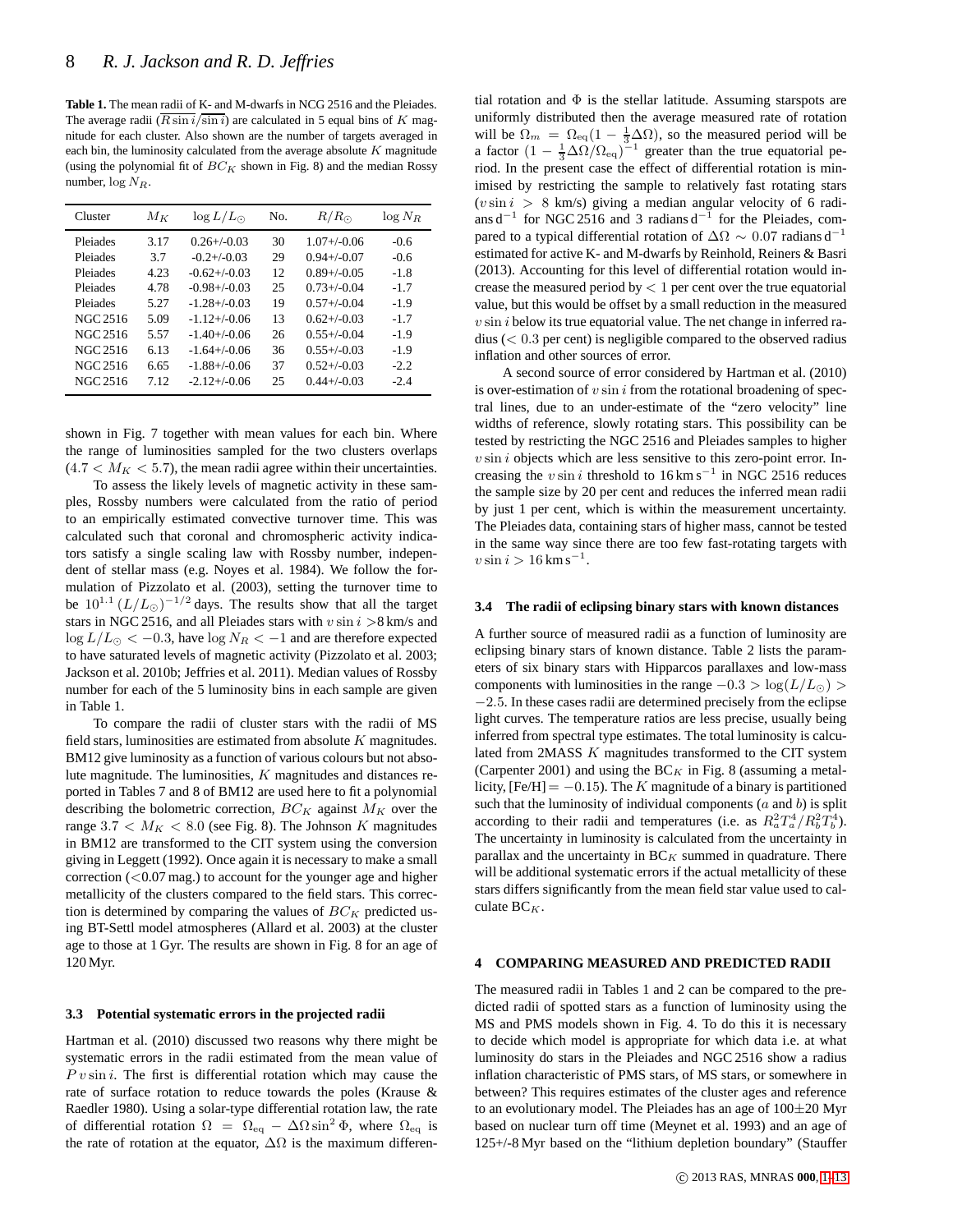

Figure 9. Comparison of the measured radii of fast rotating low mass stars with the predicted radii of MS and PMS stars for different levels of starspot coverage. In the left hand panel the red solid line shows an empirical (magnetically inactive) ZAMS locus (corrected to [M/H]= 0, see section 3.1). Above this are curves showing the effects of a 20, 40 and 50 per cent coverage by dark starspots (i.e.  $\beta = 0.2, 0.4, 0.5$ ). The right hand panel shows similar curves for PMS stars at an age of 120 Myr. In both plots circles and triangles show the mean radii measured for low-mass stars in NGC2516 and the Pleiades respectively (see section 3.2); squares show the radii of eclipsing binaries with Hipparcos distances (see section 3.4). The curves are marked at intervals with model-dependent masses (in  $M_{\odot}$ ) from BCAH98.

Table 2. The radii and luminosities of binary star components. Luminosities are calculated from the 2MASS K magnitude (Cutri 2003) and Hipparcos parallaxes (van Leeuwen 2007) as described in section 3.4. Masses, radii and temperature ratios are from Torres, Andersen and Gimenez (2010) except for AE For where data are from Rozyczka el al. (2013).

| Identifier                                                                                                                                         | CGC <sub>VE</sub>                                                                                                                                            | YY Gem                                                                                                                                                          | CU Cnc                                                                                                                                                         | <b>UV</b> Psc                                                                                                                                             | V 636 Cen                                                                                                                                                      | AE For                                                                                                                                      |
|----------------------------------------------------------------------------------------------------------------------------------------------------|--------------------------------------------------------------------------------------------------------------------------------------------------------------|-----------------------------------------------------------------------------------------------------------------------------------------------------------------|----------------------------------------------------------------------------------------------------------------------------------------------------------------|-----------------------------------------------------------------------------------------------------------------------------------------------------------|----------------------------------------------------------------------------------------------------------------------------------------------------------------|---------------------------------------------------------------------------------------------------------------------------------------------|
| $M_a/M_{\odot}$<br>$M_h/M_{\odot}$<br>$R_a/R_{\odot}$<br>$R_h/R_{\odot}$<br>$T_a/T_b$<br>Parallax (mas)<br>$K_{\rm 2MASS}$<br>$\log L_a/L_{\odot}$ | $0.941 + (-0.014)$<br>$0.814 + (-0.013)$<br>$0.893 + 0.012$<br>$0.838 + 0.011$<br>$1.114 + - 0.041$<br>$12.0 + 2.2$<br>$7.75 + (-0.02)$<br>$-0.28 + (-0.15)$ | $0.599 + - 0.005$<br>$0.599 + - 0.005$<br>$0.619 + - 0.006$<br>$0.619 + - 0.006$<br>$1.000 +/- 0.037$<br>$64.1 +/- 3.8$<br>$5.24 + (-0.02)$<br>$-1.14 + (-0.06$ | $0.435 + (-0.001)$<br>$0.399 + - 0.001$<br>$0.432 + 0.006$<br>$0.392 + - 0.009$<br>$1.011 + (-0.068)$<br>$904 + - 82$<br>$6.60 + (-0.02)$<br>$-2.03 + (-0.08)$ | $0.983 + 0.008$<br>$0.764 + - 0.005$<br>$1.110 + (-0.023)$<br>$0.835 + 0.018$<br>$1.217 + -0.029$<br>$146 + (-13)$<br>$7.13 + (-0.02)$<br>$0.00 +/- 0.08$ | $1.052 + - 0.008$<br>$0.855 + (-0.003)$<br>$1.019 + - 0.004$<br>$0.830 +/- 0.004$<br>$1.180 + - 0.029$<br>$13.9 + -0.9$<br>$7.06 + - 0.02$<br>$0.11 + (-0.06)$ | $0.631 + (-0.004$<br>$0.620 + - 0.003$<br>$0.67 + 0.03$<br>$0.63 + 0.03$<br>1.011<br>$31.8 + (-2.0)$<br>$6.66 + (-0.02)$<br>$-1.05 + -0.06$ |
| $\log L_b/L_{\odot}$                                                                                                                               | $-0.53 + (-0.15)$                                                                                                                                            | $-1.14 + (-0.06$                                                                                                                                                | $-2.13 + (-0.08)$                                                                                                                                              | $-0.58 + (-0.08)$                                                                                                                                         | $-0.36 + -0.06$                                                                                                                                                | $-1.12 + -0.06$                                                                                                                             |

el al. 1998). NGC 2516 appears to be slightly older; Meynet et al. (1993) gives an age of  $140\pm40$  Myr. A mean age of  $120\pm20$  Myr is considered representative of both clusters for the present purposes.

One way of splitting the data in Table 1 between the PMS and MS models is to consider the rate of change of radius with time predicted by the BCAH98 model. PMS stars on Hayashi tracks show a linear decrease in  $\log R$  with  $\log t$  (see Fig. 1), whereas the radii of stars once on the MS is effectively independent of time. For stars aged ∼ 120 Myr the break point between the two regimes occurs at  $M \sim 0.4 M_{\odot}$ . A more fundamental approach is to consider the age at which stars produce a significant proportion of their losses by nuclear burning, hence altering their response to starspots, and the time taken for the radius of the star to adapt to this change, represented approximately by the thermal timescale of the envelope,  $t_{env}$ at this point, defined as the thermal energy contained in the envelop

divided by the luminosity of the star (SW86). Table 3 shows estimates of the age at which 50 per cent of the luminosity is provided by hydrogen burning,  $t_{\text{nuc}}$ , and  $t_{\text{env}}$  at this age, where  $t_{\text{nuc}}$  and the depth of the envelope are taken from the models of Siess et al. (2000, for Y=0.277, Z=0.02). and  $t_{env}$  is calculated for the simple case of a polytropic star with the equation of star of a perfect gas (i.e. n=1.5). Assuming that the starspot coverage remains roughly constant with time then:

(i) Stars with age  $t < t_{\text{nuc}}$  are expected to exhibit the higher radius inflation characteristic of PMS stars on their Hayashi tracks.

(ii) Stars with age  $t_{\text{nuc}} < t < t_{\text{nuc}} + t_{\text{env}}$  are expected to show intermediate levels of radius inflation, relaxing on a timescale  $t_{env}$ from their larger PMS radii towards a smaller inflation factor on the MS.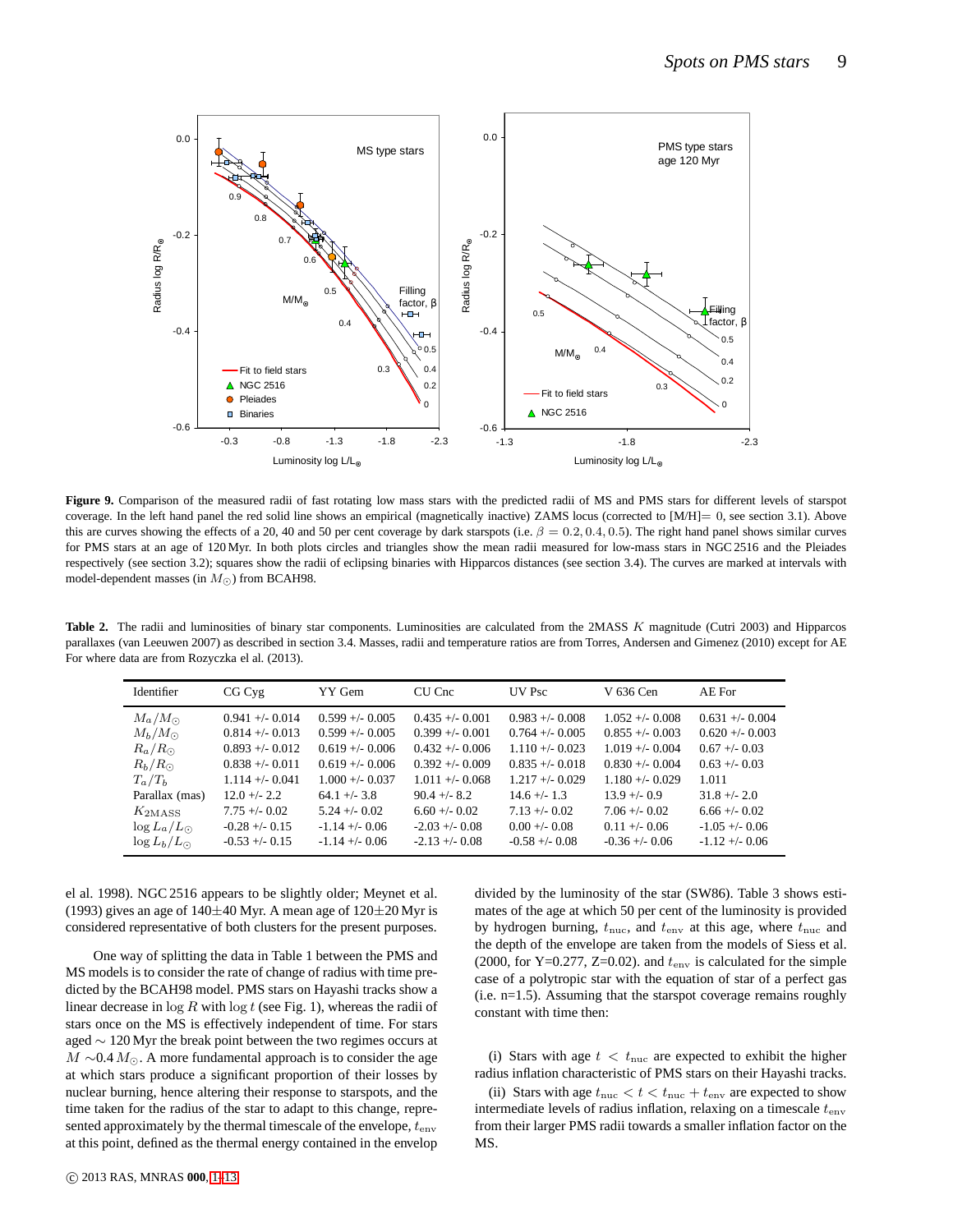**Table 3.** Estimates of the age at which nuclear burning contributes 50 per cent of the luminosity,  $t_{\text{nuc}}$  (from the evolutionary model of Siess et al. 2000) and the themal timescale of the envelope timescale,  $t_{env}$ , at this age.

| Mass $(M_{\odot})$ | $t_{\text{nuc}}$ (Myr) | $t_{env}$ (Myr) |
|--------------------|------------------------|-----------------|
| 0.1                | 376                    | 894             |
| 0.2                | 162                    | 306             |
| 0.3                | 123                    | 238             |
| 0.4                | 104                    | 107             |
| 0.5                | 88                     | 50              |
| 0.6                | 75                     | 24              |
|                    |                        |                 |

(iii) Stars with  $t > t_{\text{nuc}} + t_{\text{env}}$  are expected to be best represented by the radius inflation predicted for MS stars.

From this, we suggest that stars of age 120 $\pm$ 20 Myr and  $M \le$  $0.5M_{\odot}$  are expected to show radius inflation characteristic of PMS stars, whereas stars of  $M > 0.5 M_{\odot}$  have effectively reached the MS. This split is somewhat imprecise and a little model-dependent, however it highlights the importance of  $t_{env}$  in determining the increase in radius of spotted stars as they arrive on the MS. Lower mass stars with deep convective zones should retain the radius inflation characteristic of PMS stars long after the inception of nuclear burning.

In Fig. 9 the measured radii in Table 1 are compared with the predicted radii of stars with  $\beta = 0, 0.2, 0.4$  and 0.5 for the MS model (left) and the PMS model (right). The small open circles on these models indicate corresponding masses estimated from the BCAH98 model. Based on these values the mean radii for the two higher luminosity bins of the NGC 2516 sample and all of the Pleiades stars (see Table 1) have luminosities corresponding to  $M > 0.5 M_{\odot}$  and are therefore compared to the MS models in the left hand panel. The least luminous three bins in the NGC 2516 sample have  $M < 0.5 M_{\odot}$  and are compared to the PMS model. Finally, the radii of the eclipsing binary components are compared to the MS model, as these are assumed to be older stars, with their rapid rotation attributable to tidal locking.

Compared to the relationships defined by inactive field stars the highly active stars in NGC 2516 and the Pleiades show a large radius inflation. As a percentage, this inflation is largest for lowmass NGC 2516 stars still in the PMS regime, but is still significant in the MS regime for stars in NGC 2516, the Pleiades and the MS binary components. Table 4 shows the weighted mean radius inflation,  $(R_s - R_u)/R_u$ , for three groups of stars: binary star components (Table 2), stars of the Pleiades and NGC 2516 with  $-0.3 > log(L/L_{\odot}) > -1.5$  that are in the MS regime and lowmass PMS stars in NGC 2516 with  $-1.5 > log(L/L_{\odot}) > -2.3$ (Table 1). Also shown in Table 4 are the weighted mean filling factors of *dark* starspots  $\overline{\beta}$  that would be required to produce the measured radius inflation, interpolated from the model loci shown in Fig. 9. The quoted uncertainties in  $\overline{\beta}$  take account of both the uncertainty in measured radii and the effect of any uncertainty in the luminosity on the predicted radius of an unspotted star. This comparison shows that if the observed radius inflation is produced *solely* by (dark) starspots then this would require filling factors in the range  $0.35 < \beta < 0.51$ . The actual spot coverage fraction would be even larger for spots of finite temperature. The feasibility of this hypothesis is discussed in the next section.

# **5 DISCUSSION**

Section 2 described a simple polytropic model of a PMS star with dark starspots covering a fraction  $\beta$  of the stellar surface. The model is applicable to stars on the Hayashi track if:

(i) The stars are fully convective, without a radiative or a degenerate core and their luminosity results principally from the rate of change of gravitational potential energy as the star contracts.

(ii) The effect of starspots is to reduce the mean Rosseland opacity averaged over the surface of the star as,  $\overline{\kappa} \propto (1 - \beta)$ , where  $\beta$ is the equivalent filling factor of dark starspots that would produce the same reduction in total luminosity as the actual coverage of starspots at the actual starspot temperatures.

(iii) The simple relationships governing the radius inflation and change in temperature at a given luminosity (Eqn. 10) assume that the starspots were formed at a much earlier time. This condition seems likely to be met in clusters like NGC 2516 and the Pleiades, because evidence for starspots (e.g. modulation of light curves) is routinely reported in much younger star forming regions (Herbst & Mundt 2005; Irwin & Bouvier 2009).

The model is therefore restricted to a range of masses and ages which must be determined by reference to an evolutionary model for unspotted stars. In this paper the polytropic model is restricted to stars of mass  $0.2 < M/M_{\odot} < 0.5$  for ages  $\leq 120$  Myr.

In sections 3 and 4 the predicted increase in radius at a given luminosity as a function of spot coverage is compared with the measured radii of active K- and early M-dwarfs in NGC 2516 and the Pleiades and with the radii of short-period eclipsing binaries with known distances. In our work we have used the polytropic model to scale an empirical relationship between radius and luminosity determined from inactive (and presumably unspotted) field stars with small corrections for differences in age and metallicity. The use of an empirical relation is important; at low luminosities the empirical radius-luminosity relation shows radii 8 per cent higher than the BCAH98 model isochrones (see Fig. 5). If the radii of active stars were compared directly with these model radii it would lead to the inference of an erroneously high level of radius inflation for the lower mass stars.

As an example, Macdonald & Mullan (2013) rejected starspots as the sole cause of radius inflation in the same sample of NGC 2516 stars, on the basis that the lowest luminosity objects would require an excessive (β =0.79) level of spot coverage *relative to their model* of magnetically inactive stars. However, we showed in Fig. 5 that this model significantly underpredicts the interferometrically measured radii of inactive stars by about 15 per cent. Our lower estimate of the required spot coverage ( $\beta = 0.51 \pm 0.04$ ) arises principally because of our comparison with an empirical radius-luminosity relation. Using the empirical radius-luminosity relation does not avoid all systematic uncertainties. There is a radius uncertainty of 2–3 per cent in the mean baseline empirical relationship that can only be improved by more and better measurements of the interferometric radii of inactive low-mass stars. However, this level of systematic uncertainty is small compared to the radius inflation inferred from the projected radii of very active low-mass stars (see Fig. 9 and Table 4).

The level of spot coverage our model requires to solely account for the inflated radii of active stars is  $\beta = 0.35{\text -}0.51$ . This is a little higher than the effective filling factors,  $\beta$ =0.13–0.41, determined for very active G and K-dwarfs from analysis of their TiO absorption bands by O'Neal (2006) but not significantly so. It is still largely unknown what spot coverage fractions and spot temper-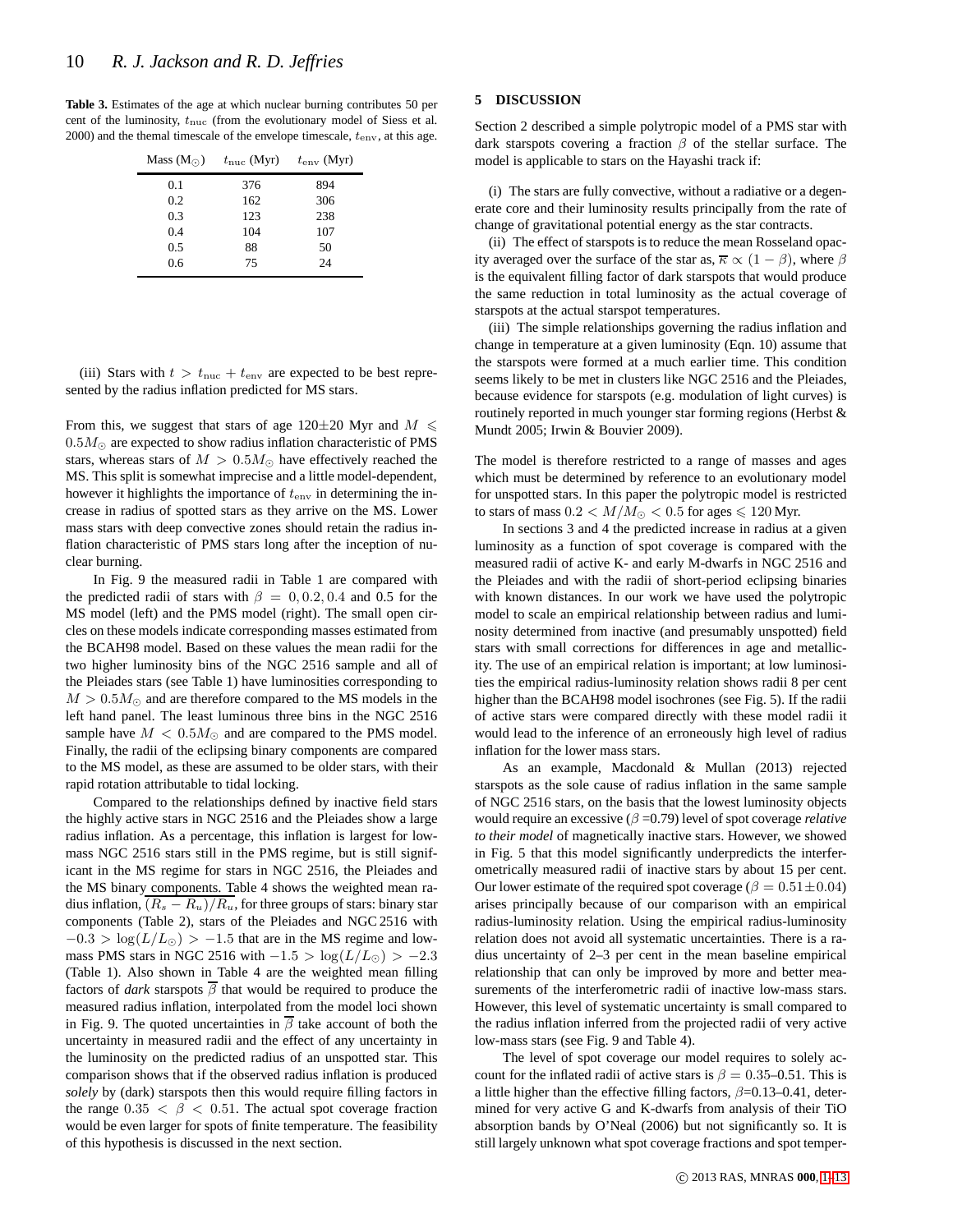Table 4. The mean increase in radius and estimated filling factor for (i) binary stars, (ii) higher luminosity stars in the Pleiades and NGC 2516 and (iii) lower luminosity stars in NGC 2516. Filling factors for the first two groups are estimated using a MS model extrapolated from the results of SW86. The filling factor for the third group are estimated using the PMS model described in Section 2.

| Sample                                   | Binary Stars with<br>Hipparcos distance | Pleiades and<br>NGC2516                                                                            | NGC2516         |
|------------------------------------------|-----------------------------------------|----------------------------------------------------------------------------------------------------|-----------------|
| Luminosity                               |                                         | $-0.3 > \log L/L_{\odot} > -1.5$ $-0.3 > \log L/L_{\odot} > -1.5$ $-1.5 > \log L/L_{\odot} > -2.3$ |                 |
| Model used                               | МS                                      | МS                                                                                                 | <b>PMS</b>      |
| Fractional radius increase, $\Delta R/R$ | $0.08 + -0.01$                          | $0.13 + -0.03$                                                                                     | $0.40 + - 0.04$ |
| Filling factor dark spots, $\beta$       | $0.35 + -0.03$                          | $0.45 + -0.07$                                                                                     | $0.51 + -0.04$  |



**Figure 10.** The effect of radius inflation and of starspots on the  $M_V$  vs  $(B - V)_0$  and  $M_V$  vs  $(V - K)_0$  CMDs. Points show measured data for highly active stars in NGC 2516 and the Pleiades. The central curves in black shows the empirical radius-luminosity curve for MS field stars corrected to an age of 120 Myr and [M/H]=0. The upper curves in blue show the effects a increase in radius due to magnetic inhibition of convection, 10 percent for MS stars and 30 percent for PMS stars. The lower curves in red show the effects of 50 percent filling factor of starspots with a spot temperature ratio of 0.7 (giving  $\beta = 0.4$ ).

atures might exist on very active M-dwarfs or low-mass PMS stars, though a small value of  $\beta$  seems unlikely given the very high filling factors of kilogauss magnetic field suggested by Zeeman measurements of M dwarfs with  $\log N_R < -1$  (Reiners, Basri & Browning 2009). Jackson & Jeffries (2013) have shown that the generally small amplitude of I-band light curves of the low-mass NGC 2516 members is quite consistent with  $\beta \simeq 0.5$  if the spots are small and scattered over a large portion of the stellar surface.

The required spot coverage could be (much) lower if the inflated radii were also partly (or mostly) explained by the inhibition of convection due to a globally pervasive magnetic field (Macdonald & Mullan 2013; Feiden & Chaboyer 2012b, 2013). A relatively simple way to test the relative merits of the starspots versus globally inhibited convection scenarios is to compare the location of active stars and inactive field stars in various colour-magnitude diagrams (CMDs). Stauffer et al. (2003) pointed out that K-dwarfs in the Pleiades are nearly 0.5 mag sub-luminous compared to a MS isochrone in the  $M_V$  vs (B-V)<sub>0</sub> CMD and also significantly bluer (or sub-luminous) compared to much less active members of the older Praesepe cluster. However, in the  $M_V$  vs (V-K)<sub>0</sub> CMD the Pleiades members appear redder (or more luminous). How does this compare with the anticipated effects of magnetic inhibition of convection and/or starspots? Expansion driven by magnetic inhibition of convection would lead to a uniformly lower surface temperature (at a given luminosity) and should exclusively redden highly active stars relative to magnetically inactive stars in *both* CMDs. The effect of starspots depends on the spot temperature ratio. For darker starspots (with a temperature ratio  $\leq 0.8$ ), the V-band flux density from the spotted area is a relatively small fraction (10 to 20 per cent) of the flux density from the unspotted photosphere. In this case the effect of starspots will be to shift magnetically active stars blueward in the  $M_V$  vs  $(B - V)_0$  CMD. The extent of reddening, if any, in the  $M_V$  vs  $(V - K)_0$  plane is less easy to predict since the spotted area would still make a significant contribution to the K-band flux.

Figure 10 shows CMDs for our sample of fast rotating stars in NGC 2516 and the Pleiades compared to empirical colourmagnitude relations for magnetically inactive MS stars from BM12, corrected to the metallicity and mean age of the clusters. Results are transformed from the radius-luminosity relations of BM12 to the colour-magnitude plane using their  $(B - V)_0$  and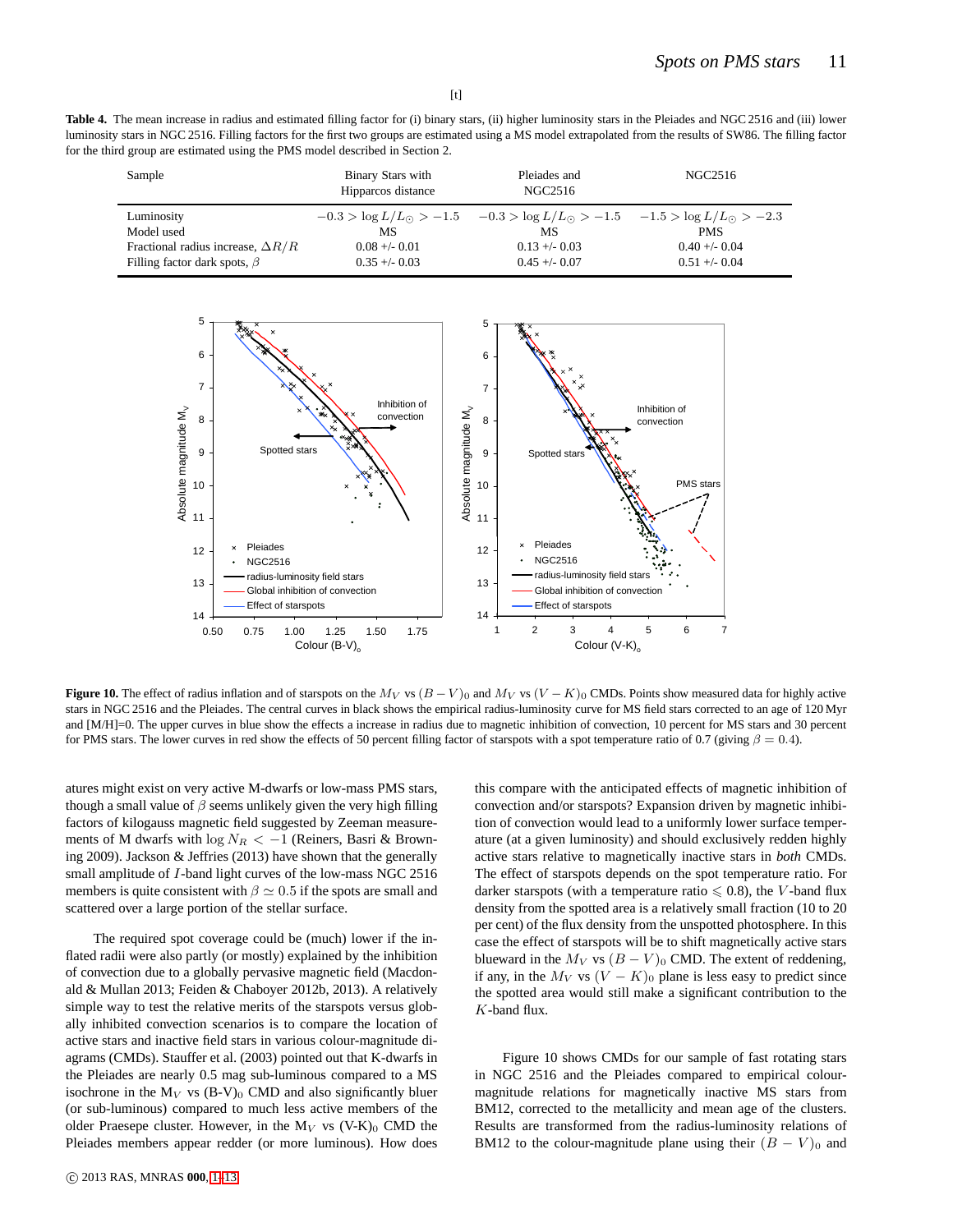$(V - K)$ <sup>0</sup> colour-temperature relations and the bolometric corrections in Fig. 8. Also shown in Fig. 10 are the predicted effects of:

• Magnetic inhibition of convection producing a uniform reduction in surface temperature. Curves are shown for a 10 percent increase in radius for MS stars and 30 per cent increase for PMS stars.

• A simplified, two temperature, model of a spotted star with 50 per cent coverage of starspots, assuming a uniform spot temperature ratio of 0.7 between the spotted and unspotted photosphere, giving  $\beta$ =0.40. Bolometric corrections for the spotted areas, which are outside the range of the colour-temperature relations of BM12, are taken from the BT-Settl model atmospheres (Allard et al. 2003).

Results in the  $M_V$  vs  $(B - V)_0$  plane support the interpretation of Stauffer et al. (2003), that stars in the Pleiades are blue shifted relative to older, less magnetically active, stars because of significant spot coverage, though the blueward shift of the Pleiades stars is less than produced by a spot model with  $\beta = 0.4$ . However a model solely invoking global inhibition of convection to explain radius inflation appears to be ruled out by the observations. Results in the  $M_V$  vs  $(V - K)_0$  are less clear cut. The model of a spotted star (with spot temperature ratio of 0.7) predicts a small blueing of active *MS stars* relative to inactive MS stars, whereas active MS stars in the Pleiades actually show a slight reddening. However, for the PMS regime at lower luminosities, and with more radius inflation, the two models make drastically different predictions. The low-mass PMS stars in NGC 2516 lie close to the empirical magnetically inactive locus and this is in reasonabe agreement with the prediction of the  $\beta = 0.4$  spot model. However to explain a  $\geq 30$ per cent radius inflation seen in these stars using global magnetic inhibition requires much lower surface temperatures at a given luminosity and results in a predicted locus that is *much* redder than observed. This either points to (unknown) problems in the indirect methods used for determing the radii of these low-mass PMS stars or indicates that global suppression of convection cannot be the sole cause of radius inflation and favours the starspot model.

It should be stressed that the modelled effects of starspots on the CMDs are qualitative in nature being based on a simple two temperature description of a spotted star. The real situation is likely to be more complex with spots and associated plages producing a range of surface temperatures.

## **6 SUMMARY**

We have used a simple polytropic model to investigate the effect of dark starspots on the evolution and structure of magnetically active PMS stars. This model has been combined with an equivalent treatment of spotted main sequence stars by Spruit & Weiss (1986) to predict the level of radius inflation experienced by spotted stars as a function of their luminosity and spot coverage. The model has been compared with radii determined for magnetically active lowmass PMS stars in NGC 2516, for higher mass stars on or near the ZAMS in the Pleiades and NGC 2516, and for the tidally locked low-mass components of older eclipsing binary systems. Our results and conclusions can be summarised as follows:

(i) Starspots inflate the radii of PMS stars and slow their descent along Hayashi tracks. Radii are increased over unspotted stars of the same luminosity and age by a factor of  $(1 - \beta)^{-N}$ , where  $\beta$ is the fractional coverage of dark spots and  $N \simeq 0.45 \pm 0.05$ . The temperature of unspotted regions of the photosphere is almost unchanged.

(ii) For a given  $\beta$ , the effect of starspots on PMS stellar radii is  $\sim$  2 times greater than that predicted by Spruit & Weiss (1986) for main sequence stars of similar mass and luminosity, where  $N \sim$ 0.2–0.3 (see Fig. 4).

(iii) We find that highly magnetically active K- and M-dwarfs in the young Pleiades and NCG 2516 clusters and the tidally-locked binary low-mass components show a significant radius inflation relative to an empirical locus defined by inactive MS field stars; the mean increase in radius, at a given luminosity, ranges from  $13 \pm 3$ per cent for MS K-dwarfs to  $40 \pm 4$  per cent for the lower luminosity PMS M-dwarfs which are still on their Hayashi tracks.

(iv) The observed radius inflation could be caused by magnetic inhibition of convection or a high coverage of dark starspots or some combination of the two. If starspots are the sole cause of radius inflation, this requires a high coverage (0.35  $< \beta < 0.51$ ) of dark starspots.

(v) When compared to inactive main sequence stars, the loci of the highly active and inflated cluster stars in  $(B - V)/V$  and  $(V - K)/V$  colour-magnitude diagrams are more consistent with a high filling factor of dark starspots than an overall reduction of temperature caused by the suppression of convection. This evidence is strongest for the lowest mass PMS stars, where observed  $V - K$ colours are far too blue to be explained by a globally reduced temperature if radii are inflated by 30–40 per cent.

## **ACKNOWLEDGEMENTS**

RJJ wishes to thank the UK Science and Technology Facilities Council for finacial support.

#### **REFERENCES**

- Alexander D. R., Ferguson J. W., 1994, Astrophys. J. , 437, 879
- Allard F., Guillot T., Ludwig H., Hauschildt P. H., Schweitzer A., Alexander D. R., Ferguson J. W., 2003, in E. Martín ed., Brown Dwarfs Vol. 211 of IAU Symposium, Model Atmospheres and Spectra: The Role of Dust. pp 325–+
- An D., Terndrup D. M., Pinsonneault M. H., 2007, ApJ, 671, 1640 Baraffe I., Chabrier G., Allard F., Hauschildt P. H., 1998, A&A, 337, 403
- Boyajian T. S., McAlister H. A., van Belle G., 2012, Astrophys. J. , 746, 101
- Boyajian T. S., von Braun K., van Belle G., 2012, Astrophys. J. , 757, 112
- Carpenter J. M., 2001, AJ, 121, 2851
- Chabrier G., Gallardo J., Baraffe I., 2007, A&A, 472, L17
- Collier-Cameron A., Unruh Y. C., 1994, MNRAS, 269, 814
- Cutri, R. M. et al. 2003, Technical report, Explanatory supplement to the 2MASS All Sky data release. http://www.ipac.caltech.edu/2mass/
- Donati J.-F., Semel M., Carter B. D., Rees D. E., Collier Cameron A., 1997, MNRAS, 291, 658
- Dotter A., 2008, ApJ, 687, L21
- Eaton J. A., Hall D. S., 1979, Astrophys. J. , 227, 907
- Feiden G. A., Chaboyer B., 2012, Astrophys. J. , 761, 30
- Feiden G. A., Chaboyer B., 2013a, ArXiv e-prints 1309.7668
- Feiden G. A., Chaboyer B., 2013b, Astrophys. J. , 779, 183
- Hall D. S., 1972, Publ. astr. Soc. Pacif. , 84, 323
- Hartman J. D., Bakos G. Á., Kovács G., Noyes R. W., 2010, MN-RAS, 408, 475